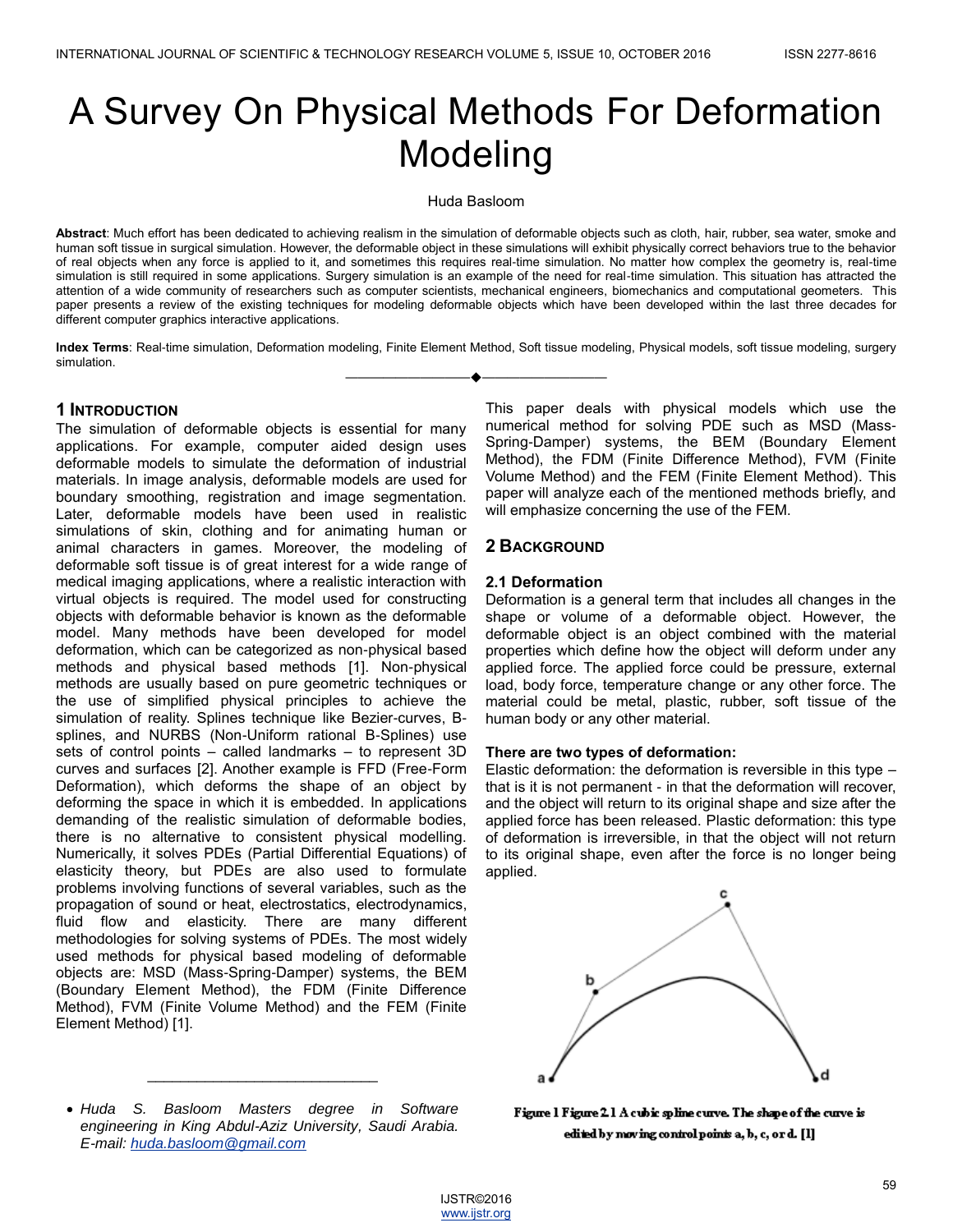Deformation is measured by strain (see equation 2.1), whereby strain is a measure of the changes in length, volume and shape in a stressed material. Deformation is synonymous with strain [3].

$$
\varepsilon = dl/l_0 = \sigma/E \tag{1}
$$

Where:

 $dl$  is the change of length (m)  $l_0$  is the initial length (m)  $\varepsilon$  is the strain  $E$  is the Young's modulus (Pa)

From equation 1, we find that the deformation is a function of displacement, where it represents the displacement between particles in the deformed body. However, the shape of the body is determined by the distances between nearby particles. As the body deforms, these distances change. The stress is a measure of the magnitude and direction of a deforming force (see equation 2). Stress is used rather than pressure because stress includes the concept of direction [3].

$$
\sigma = F/A \tag{2}
$$

Where:

 $\sigma$  is the stress ((Pascal)or N/ $m^2$ )  $F$  is the applied force (Newton) A is the area  $(m^2)$ 

#### **2.2 Deformable model**

The deformable model is used for constructing objects displaying deformable behavior. Generally, the existing modeling techniques can be arranged into two major categories: physical models and non-physical models. The physical models are based on solving continuum mechanics problems under consideration of material properties and other environmental constraints. All other modeling techniques, even if they are related to mathematical physics, are known as nonphysical models [4].

## **3 NON-PHYSICAL MODELS**

Non-physical methods are usually based on pure heuristic geometric techniques, where individual or groups of control points or shape parameters are manually adjusted for shape editing and design purposes. These techniques are very popular in computer graphics and sometimes are used in real time applications, since they are computationally efficient in comparison with expensive physical approaches. The output relies on the designer's skills. Accuracy is not guaranteed in this approach because of the ignorance of physical properties. Splines techniques [5], like Bezier-curves, B-splines and NURBS use set of control points - called landmarks -to represent 3D curves and surfaces. The main idea of spline is to modify the shape of complex objects by varying the position of few control points. Also, the number of landmarks, as well as their weights, can be used for adjustment of the object deformation (see **Error! Reference source not found.**). [1] In 1986, Sederberg [6] developed FFD technique, where the shape of an object is changed by deforming the space in which the object lies. This technique can be applied to many different graphical representations, including: points, polygons, splines, parametric patches, and implicit surfaces. The basic FFD method has been extended by several others [6, 5].

#### **4 PHYSICAL MODELS**

Physical based modeling uses physical principles and computational power to model realistic behaviour of deformable models that would be difficult or impossible to model with purely geometric techniques. However, the results are more convincing than the non-physical based methods. In the applications, which demand the realistic simulation of deformable physical bodies, there is no alternative from using physical modeling which solves the PDE (Partial Differential Equation) of elasticity theory. PDEs are used to formulate problems involving functions of several variables; such as the propagation of [sound](http://en.wikipedia.org/wiki/Sound) or [heat,](http://en.wikipedia.org/wiki/Heat) [electrostatics,](http://en.wikipedia.org/wiki/Electrostatics) [electrodynamics,](http://en.wikipedia.org/wiki/Electrodynamics) [fluid flow,](http://en.wikipedia.org/wiki/Fluid_flow) and [elasticity.](http://en.wikipedia.org/wiki/Elasticity_(physics)) There are many different methodologies for solving system of PDEs. The most widely used methods for physically based modeling of deformable objects are: the MSD systems, the FVM, the FDM, the BEM and the FEM.

#### **4.1 Mass-Spring-Damper**

Mass-spring systems have been used widely and effectively for modeling deformable objects. The object under consideration is represented by a set of mass-points connected by springs in a lattice structure (see Figure 2). It is the simplest computational method. However, MSD was the first model to be applied to the field of surgery simulation. In 1993, Cover and Ezquerra [2] presented the first real-time models for surgery simulation. They used a simple surfacebased mass-spring model to simulate the deformation of a gall bladder. They produced a prototype system that lets the user interactively manipulate models of the gall bladder and its surrounding organs.



*Figure 2 A portion of a mass-spring model. Springs connecting point masses. [1]*

The major drawback of MSD systems is their insufficient approximation of true material properties. Being a very simplified model of a mechanical continuum, particle systems do not provide the required accuracy for the realistic simulation of complex composite materials such as soft tissue. MSD systems are also weak, if complex arbitrarily shaped objects such as thin surfaces, which are resistant to bending, are to be modeled.

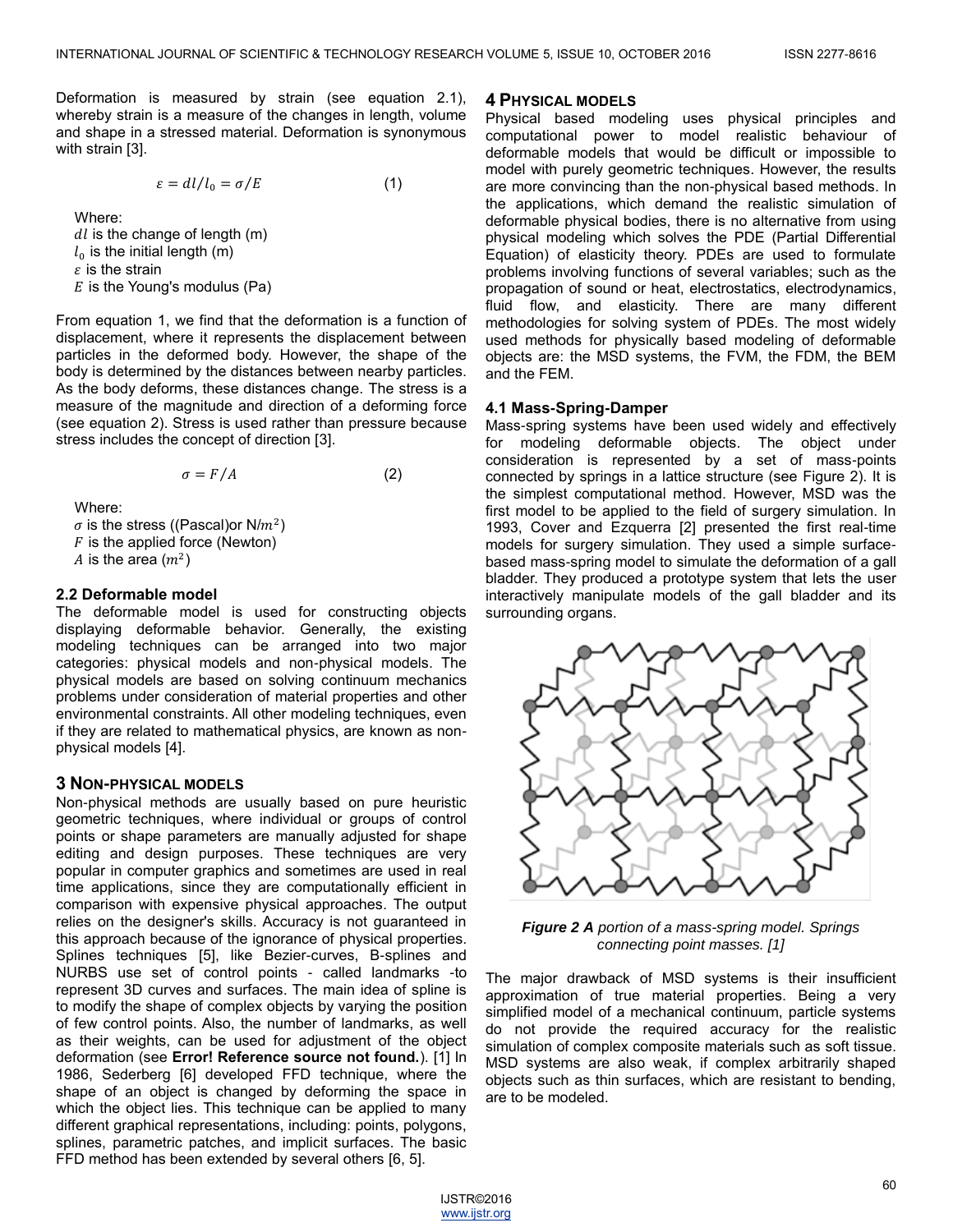#### **4.2 Finite Difference Method**

The FDM is the oldest of the methods for numerical solution for the PDE. It subdivides the domain into small discrete segments separated by nodal points where the unknown variable –for example, fluid flow domain- is defined only on these nodal points. The most attractive feature of this method is that it is very easy to implement.



*Figure 3 Persian carpet falling over immobile obstacles [7].*

In the late Eighties, Terzopoulos et al. proposed the use of physical models for animating elastic and plastic objects [7] and fracture effects which pioneered the use of physicallybased models in the field of computer graphics (see **Error! Reference source not found.**). They used surfaces to represent deformable objects and solved the governing partial differential equations using finite difference schemes. They focused on the correct modeling of physical effects, but the speed of the simulation was of secondary importance and computations were done offline. The first point to make about the FDM is that it is best suited to problems that have relatively simple geometries. However, the discretization of objects with irregular geometry is not accurate using this method [7]. The quality of a FEM approximation is often higher than in the corresponding FDM as shown in **Error! Reference source not found.**. The other methods presented in this section are often more efficient than the FDM.



*Figure 1 Domain discretization. Left: FEM, right: FDM[7]*

#### **4.3 Finite Element Method**

FEM is a state-of-the-art technique in physical modeling and simulation. It is superior to all methods when accurate solutions of continuum mechanics problems with complex geometry have to be found. "It also provides the most flexible modeling platform free of all limitations with respect to the material type and the boundary conditions" [4]. The FEM divides the object into a set of elements which could be tetrahedrons or hexahedrons (see **Error! Reference source not found.**). It is an effective technique for solving elasticity problems. The most attractive feature of the FEM is its ability to handle complicated geometries (and boundaries) –which make it sounder -with relative ease [8]. Moreover, it is widely used in the simulation of virtual surgery since it can model elasticity behavior of soft tissues accurately. Generally, FEM is the method of choice in all types of analysis in structural mechanics (i.e. solving for deformation and stresses in solid bodies or in the dynamics of structures) while CFD (Computational Fluid Dynamics) tends to use the FDM or the FVM.



Tetrahedron



Hexahedron

*Figure 5 Element shape used in FEM*



*Figure 2 New cut node and cutting path [18].*

However, it requires accurate material properties and boundary conditions, and it is computationally extensive [4]. For many practical problems such as split propagation, cutting and suturing which are characterized by large deformation, the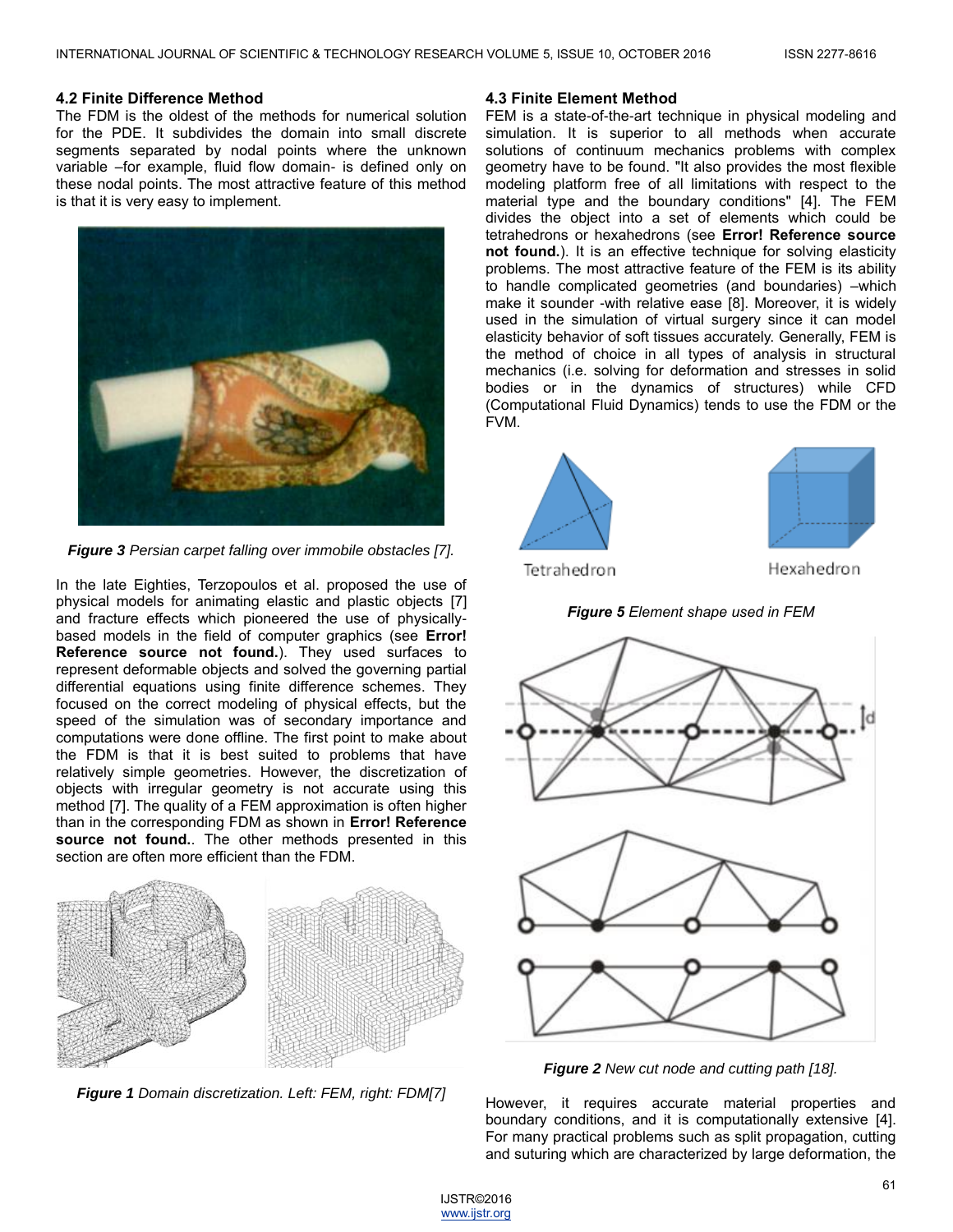performance of the FEM is not satisfactory because of the computational time [4]. Much research has been done into improving the time required in simulating deformation, and now we are approaching the possibility of reach real-time deformation. Cotin and Delingette (1998) [9] presented three physical models based on linear elasticity theory and finite elements modeling. The first model pre-computed the deformations and forces applied on a FEM, therefore allowed the deformation of large structures in real-time. The second physical model is the tensor-mass model- it was analogous to MSD -, which allowed simulating cutting and tearing. This model allowed volumetric deformations and cuttings but it is slower and less stable. In the third model, they combined those two approaches into a hybrid model to take the advantages of real time deformations and cuttings of large enough anatomical structures. BroNielsen and Cotin (2001) [10] introduced three ways to speed up the FEM with their algorithm. They inverted the system matrix and used matrix vector multiplication with this matrix. This improvement led to the achievement of very low calculation time. They then used condensation which compressed the system matrix, and resulted in a system with the complexity of surface model but the behavior of a volumetric model. Muller and Gross (2004) [11] extended the warped stiffness finite element approach for linear elasticity and combined it with a strain-state-based plasticity model. They proposed an algorithm to consistently animate and fracture a high resolution surface mesh based on a coarser underlying volumetric mesh. This multi-resolution strategy produces realistic animations of a wide spectrum of materials, and enables the simulation of geometrically complex objects in real time. Garcia and Robles (2008) [12] presented a technique called MSRS (Matrix System Reduction Solver) which accelerates the real-time simulation of deformable objects using FEM. An initial solution is first computed combining a precalculated solver and the global mesh rotation then, the nodes that show large errors are solved separately, using a matrix smaller than the whole system matrix. The initial solution given by the system is sufficient when the object has small deformations. When the object is highly deformed, extra time is needed. This extra time depends on the magnitude of the deformation. An improved version of the prior cutting methods, based on Stiffness-Warped FEM, which perfectly utilised, in real-time virtual surgery applications, was presented by Cakir and Yazici (2009) [12].The prior cutting algorithm is based on determination of cut nodes and cut edges. If the distance between cutting surface and a node is smaller than threshold d, this node is selected as a cut node and duplicated. Otherwise, the cutting surface splits the cut edge into two new edges. The improved version selects the average point of two intersection points close to the cut node. Thus, cut nodes are translated into the cutting path to avoid the degeneration of the original path. This is illustrated in Figure 6. This cutting simulation framework depicts the behaviour of soft tissue, realistically. Namima and Wang (2009) [13] developed a new model to simulate the grasping and rolling motion between two soft fingers and an object (see Figure 7and Figure 8) Using FEM and CSM (Constraint Stabilisation Methods), they were able to simulate the stable complex motions of human fingertips, which has complex structure.



*Figure 7 Simulation of grasping and rotating an object. Left: grasping object, right: rotating object.[13]*



*Figure 8 Human index finger meshing [13]*

Dick and Georgii (2010) [14] presented a multi-grid approach for simulating elastic deformable objects in real time on recent NVIDIA GPU (Graphics Processing Units) architectures (see **Error! Reference source not found.**). Their method is based on an FEM discretization of the deformable object using hexahedra. They exploit the GPU's parallel processing units and high memory bandwidth via the CUDA (Computer Unified Device Architecture) parallel programming API (Application Programming Interface). The CUDA API is used because, in contrast to graphics APIs like OpenGL or Direct3D, it gives the programmer direct control over all available computing and memory resources. The performance gains up to a factor of 27 and 4, compared to a highly optimised CPU implementation on a single CPU core and 8 CPU cores, respectively.



*Figure 9 Left: A deformed hexahedral object consisting of 30,000 elements is shown. Right: By using a high-resolution render surface that is bound to the deformed representation a visually continuous appearance is achieved. [14]*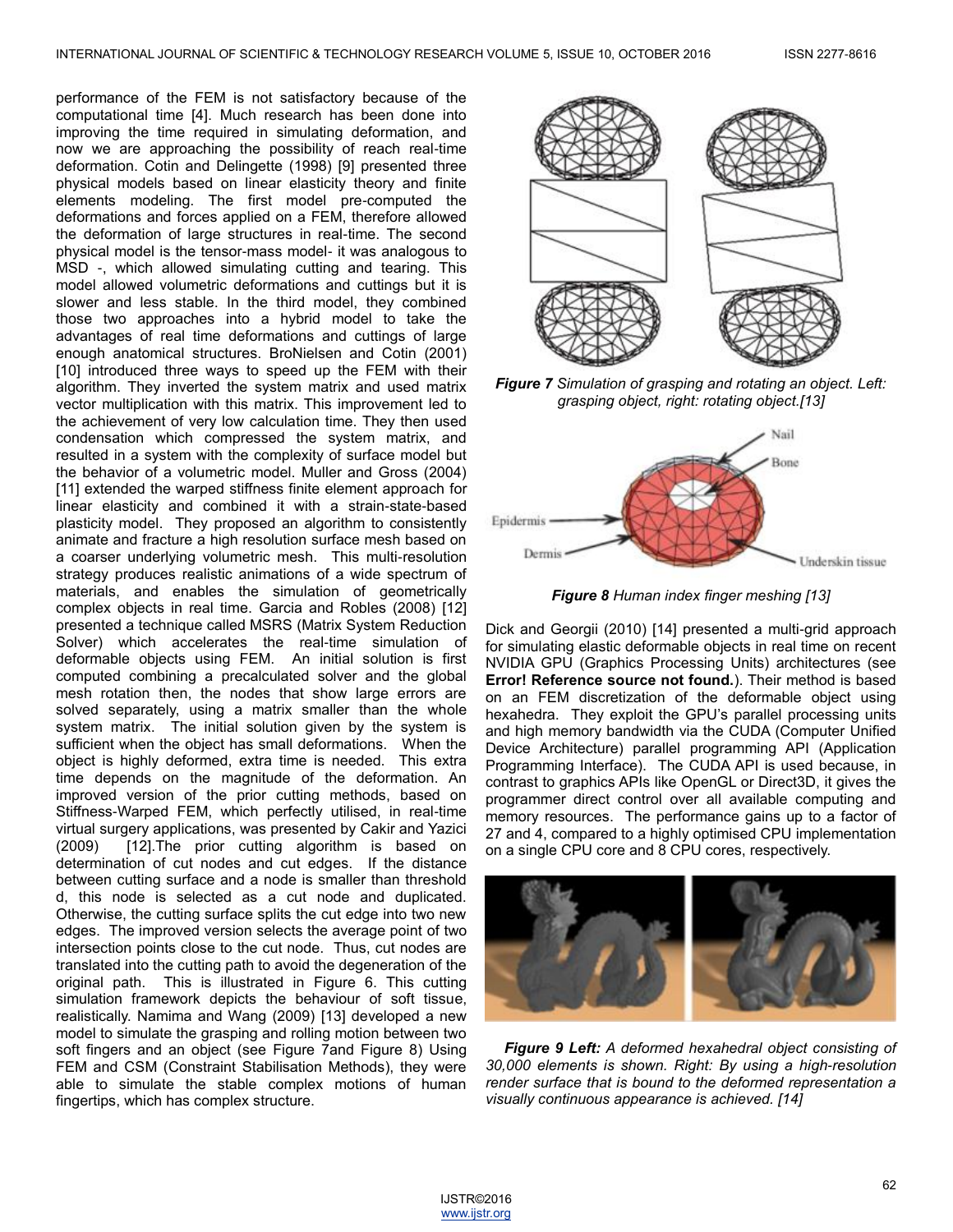#### **4.4 Finite Volume Method**

FVM is an alternative way for approximating the solutions to differential equations. This method discretizes the domain into a finite number of non-overlapping control volumes. At the centroid of each of the control volumes, the transport variables values are calculated and stored. Since the spars matrix of the resulting algebraic equations is always diagonally-dominated [8], the FVM is generally faster than the FEM in a three dimensional simulation. It is widely used in fluid dynamics, but rarely used in human body deformation. Teran and Sifakis (2005) [15], presented a framework for extracting and simulating high resolution musculoskeletal geometry from the segmented visible human data set using the FVM (**Error! Reference source not found.**). They simulated 30 collision coupled muscles in the upper limb. The presented framework allowed for the creation of highly detailed geometry as well as for realistic anisotropies and heterogeneities. Unfortunately, the computational time was very great.



*Figure 10 Musculoskeletal model created from the visible human data set. Tendons are shown in pink. There are about 10 million [15]*

## **4.5 Boundary Element Method**

The BEM is a straight-forward approach to discretizing the boundary of an object into a set of N non-overlapping elements. It requires less time for the solution of a problem than other methods due to the small system of the equation, because the process of discretization takes place only on the surface of a body. Consequently, the system of equations is much smaller. Such a technique could achieve real-time simulation since the discretization is only on the surface, which is why it is not costly. [13] An example of the application of the BEM for the modeling of deformable objects is given in [13], where James and Pai (1999) designed the first system to simulate elastic objects at interactive rates (see **Error! Reference source not found.**). They use a linear BEM with pre-computed modes for a fixed geometry. BEM has not been successfully applied to non-linear fluid flow problems and the mathematics used in the BEM is unfamiliar to the engineering community, so they are not interested in such mathematics. Moreover, the system matrix when using the BEM is fully occupied which makes the application of efficient iterative solving techniques difficult or even impossible [4]. Nonhomogeneous materials cannot be modeled by the BEM and it is not suitable for soft tissue modeling [4].



*Figure 11 An example of using BEM. Left: initial state, right: after force applied. [13]*

### **5 CONCLUSION**

FEM is the widely used method in physical modeling and simulation especially for human body deformation and surgery simulation. It is superior to all methods when an accurate solution with regard to irregular geometry has to be found. Real-time deformation has now been achieved through a great deal of research and by using recent NVIDIA GPU. The new technology and speeds of memory also helps. The MSD model is the simplest computationally. Therefore it was widely used in real time applications such as surgery simulation but it does not allow accurate modeling of material properties. In addition, the accuracy of modeling is poor. Both the FDM and the FVM, widely used in CFD, are rarely used in modeling human body deformation. FDM achieves efficiency and accuracy when the geometry of the problem is regular, but discretization becomes extremely dense when approximating the boundary of an irregular object. The FEM is superior to the FDM when handling geometric approximation. The BEM has very long history in engineering analysis applications. However, it is not widely used in computer graphics for simulating deformable objects. It considers the boundary of the object only, which makes it faster but less accurate than FEM. The following table summarize the comparison between all methods:

| Method     | Computationally | Accuracy     | <b>Real-Time</b> | Elastic        |
|------------|-----------------|--------------|------------------|----------------|
|            | Simplicity      |              |                  | Deformation    |
| <b>BEM</b> | Complex         | Accurate on  | Reach            | Used but not   |
|            |                 | the boundary |                  | widely         |
|            |                 | only         |                  |                |
| <b>FDM</b> | Simple          | Only if the  | Could not        | Rarely used    |
|            |                 | shape is     | reach            |                |
|            |                 | regular      |                  |                |
| <b>FEM</b> | Complex         | Accurate     | Reach after      | Widely used    |
|            |                 |              | simplifying      |                |
|            |                 |              | the algorithm    |                |
|            |                 |              | and using the    |                |
|            |                 |              | newly            |                |
|            |                 |              | available        |                |
|            |                 |              | hardware         |                |
| <b>FVM</b> | Complex         | Accurate     | Could not        | Rarely used    |
|            |                 |              | reach            |                |
| <b>MSD</b> | Simple          | Not accurate | Reach            | Not built upon |
|            |                 |              |                  | elasticity     |
|            |                 |              |                  | theory         |

*Table 1 Comparison between different methods.*